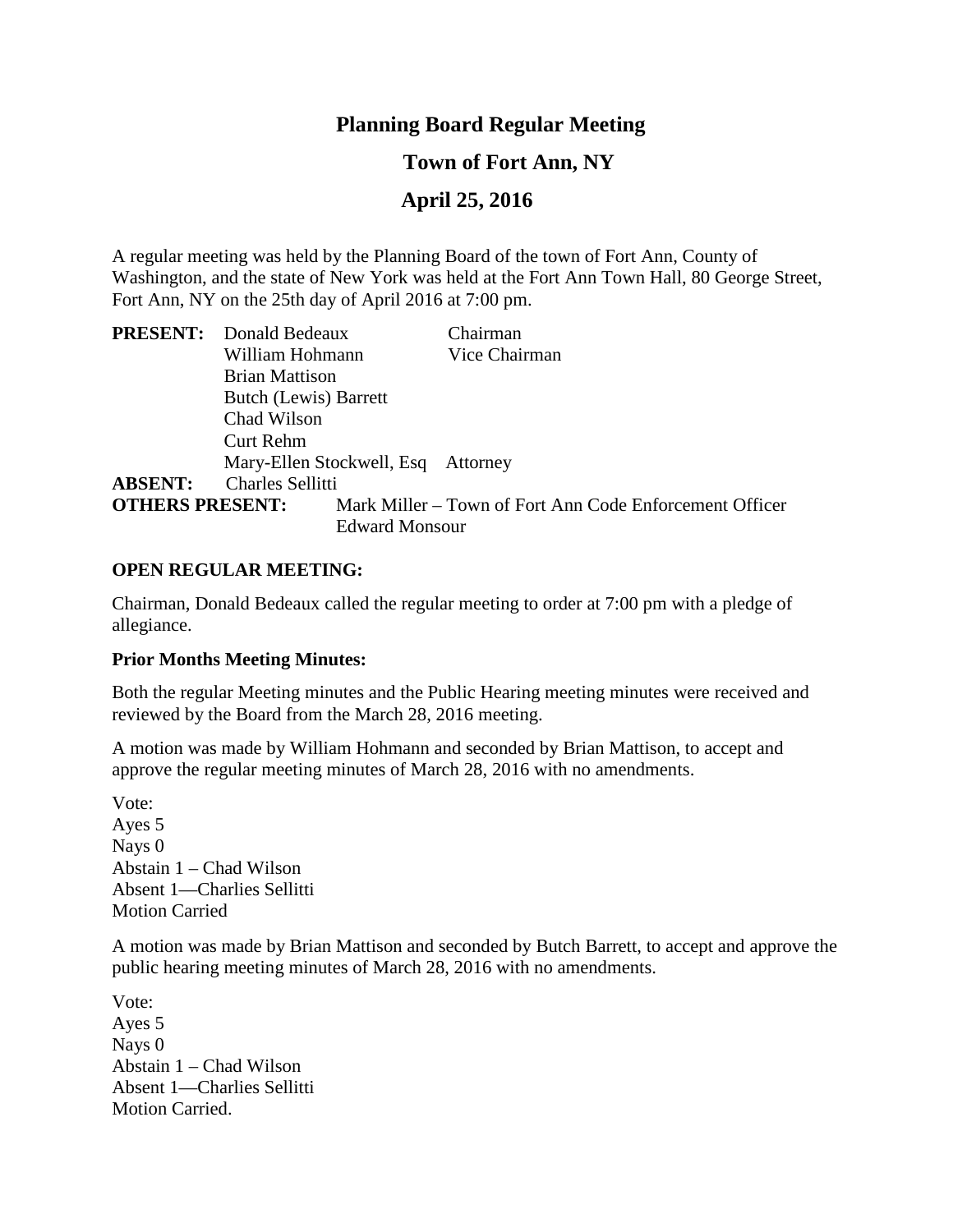#### **New Business:**

A motion was made by Brian Mattison and seconded by Butch Barrett, to appoint Chad Wilson as acting secretary for the meeting of April 25, 2016.

Vote: Ayes 5 Nays 0 Abstain 1 – Chad Wilson Absent 1—Charlies Sellitti Motion Carried.

### **Edward Monsour:**

Edward Monsour of 2089 and 2095 Red Johnston Way, Town of Fort Ann, Washington County, New York, 12827, approached the board for a potential boundary line adjustment application. Nothing had been submitted to date by Mr. Monsour and he was not on the agenda, but the Board granted him the opportunity to speak. He discussed with the board that he had appeared before the board on a similar matter on March 26, 2012. He was advised by the board that if he wanted the Board to consider a Boundary Line Adjustment or any other application that he needed to pay the requisite fees, if any, and submit thirteen copies to the Planning Board office no later than May 13, 2016, to be heard on the May 23, 2016 meeting. Mr. Monsour advised that he would speak to his Attorney and apply to the board when he was ready. Mr. Monsour was also advised by the board at length to consult with the APA as this property is in the APA and any future approvals, if any, would be conditioned upon APA approval as well. Mr. Monsour acknowledged that he would, in addition to his attorney, also be reaching out to the APA to see if he needed any further approvals or extensions.

#### **David Stockman – Boundary Line Adjustment Application**

A motion was made on March 28, 2016, to approve the boundary line adjustment, conditioned upon the additional language being included in the boundary line agreement form, which will be submitted to Attorney Stockwell for her review, by the applicants attorney. Attorney Stockwell advised that the applicant had not contacted her for any additional language and nothing was submitted for approval from Mr. Stockman. Chairman Bedeaux advised that the motion from March 28, 2016, stands as the application is not approved until such time as attorney approval is granted, as this was a condition of the motion.

#### **Kenneth Mattison – Boundary Line Adjustment Application**

Attorney Stockwell advised the board that Mr. Mattison's attorney, William E. Fitzgerald, Esq. contacted her and submitted a proposed boundary line adjustment as was required by the board at the March 28, 2016 meeting. The proposed language in the boundary line adjustment was acceptable. A copy of same is on file with the Planning Board Office. No further action is required by Mr. Mattison.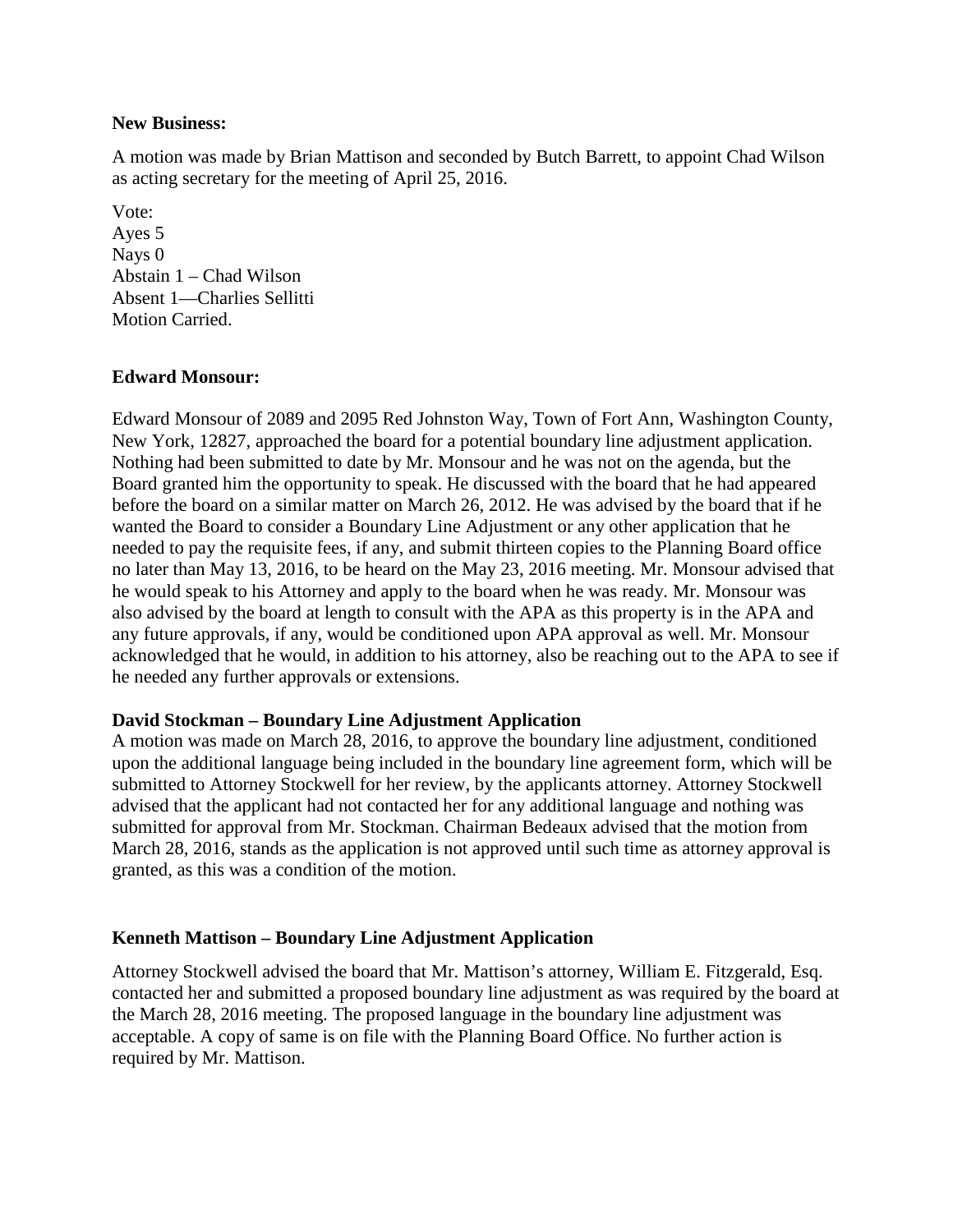### **Donald and Vanessa Bedeaux – Sub Division Application**

Chairman Bedeaux abstained from this portion of the meeting as he has a conflict of interest, as he is the applicant.

A motion was made by Brian Mattison,  $2<sup>nd</sup>$  by Butch Barrett appointing William Hohmann as acting Chairman for this subdivision application.

Vote: Ayes 5 Nays 0 Abstain --Donald Bedeaux Absent-- Charles Sellitti Motion Carried.

Acting Chairman Hohmann opened the public hearing at 7:20 p.m.

APA approval has been received by the applicant (APA letter is on file in Planning Board office). The APA advised the applicant that the proposed subdivided parcel must be made into two lots due to the lower part of the property line is too close to the other camps which the parcel boarders. The property is located on Stones Way, Fort Ann, NY. The parcel being subdivided originally was 5.21 acres, however, per the APA letter requests the 5.21 acres be split into 2 separate lots, one equaling 3.99 acres and the other 1.22 acres. The APA letter states "Therefore construction of a single family dwelling, mobile home, or other principal building on the 1.22 +/ acre lot containing 44' of shoreline would require an APA variance."

No members of the public commented on the application.

Board discussed the application and questioned the Applicant regarding the compliance with the APA, as well as final lot sizes.

The Board went through questions 1-11 on the Short Environmental Assessment Form Part 2- Impact Statement SEQRA document and determined that as to all questions there was "No, or small impact may occur" as it relates to this project.

A motion was made by Brian Mattison and seconded by Chad Wilson declaring that the Town of Fort Ann Planning Board as lead agency on this project, based on the information and analysis of the Board, and all supporting documentation the proposed Unlisted action will not result in any significant adverse environmental impacts and adopted a Negative Declaration as it relates to SEQRA.

Vote: Ayes 5 Nays 0 Abstain --Donald Bedeaux Absent-- Charles Sellitti Motion Carried.

A motion was made by Brian Mattison, seconded by Chad Wilson, having heard no public comment for or against the application, to close the public hearing at 7:38 p.m.